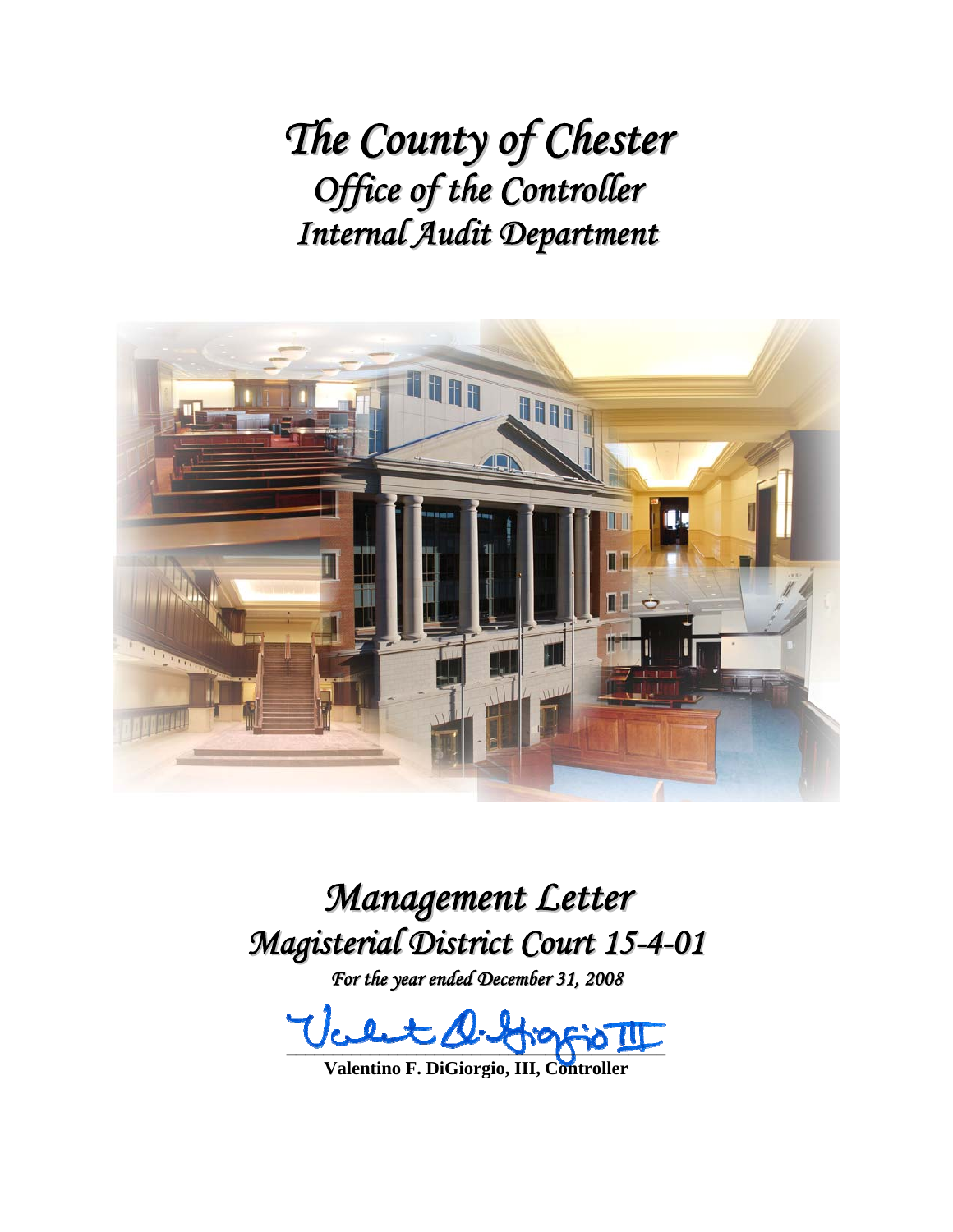## **To: Magisterial District Judge Jeremy M. Blackburn**

## *Introduction*

On December 15, 2009, Internal Audit completed an audit of Magisterial District Court 15-4-01 (*District Court*). Carissa M. Petrelia was the auditor-in-charge. Internal Audit is required by County Code to review district courts annually to ensure compliance with policies and procedures mandated by the Administrative Office of Pennsylvania Courts and/or District Justice Administration and to assess their overall internal control structure. The scope of our audit included a review of the following:

- Cash and Petty Cash
- Undisbursed Funds
- Cash Receipts
- Manual Receipts
- Cash Disbursements
- Voided Transactions
- Overall Compliance.

We conducted our audit in accordance with generally accepted auditing standards and standards applicable to financial audits contained in *Government Auditing Standards* published by the Comptroller of the United States. We have also issued our Independent Auditor's Report on compliance and Internal Control over Financial Reporting concurrent with this management letter. Disclosures and other information in that Report (also dated December 15, 2009) should be considered in conjunction with this management letter.

## *Executive Summary*

The management and staff of the *District Court* are, in all material respects, in compliance with policies and procedures set forth by the Administrative Office of Pennsylvania Courts and directives imposed by District Justice Administration. Internal Audit noted no matters of a significant nature in the area of compliance or in the overall internal control structure. Internal Audit noted only one minor finding involving escheated checks and one minor finding involving compliance, which are included within this Management Letter.

Internal Audit would like to commend the management and staff of the *District Court* for their dedication and hard work performed in the court. Our observations and testing revealed a knowledgeable and well-trained staff.

We would like to thank the management and staff of the *District Court* for their cooperation and assistance during the course of this audit. We have provided herein a copy of our "Audit Findings" and "Recommendations" for your review and comment.

Please feel free to contact our office at (610) 344-6064 should you have any questions or concerns.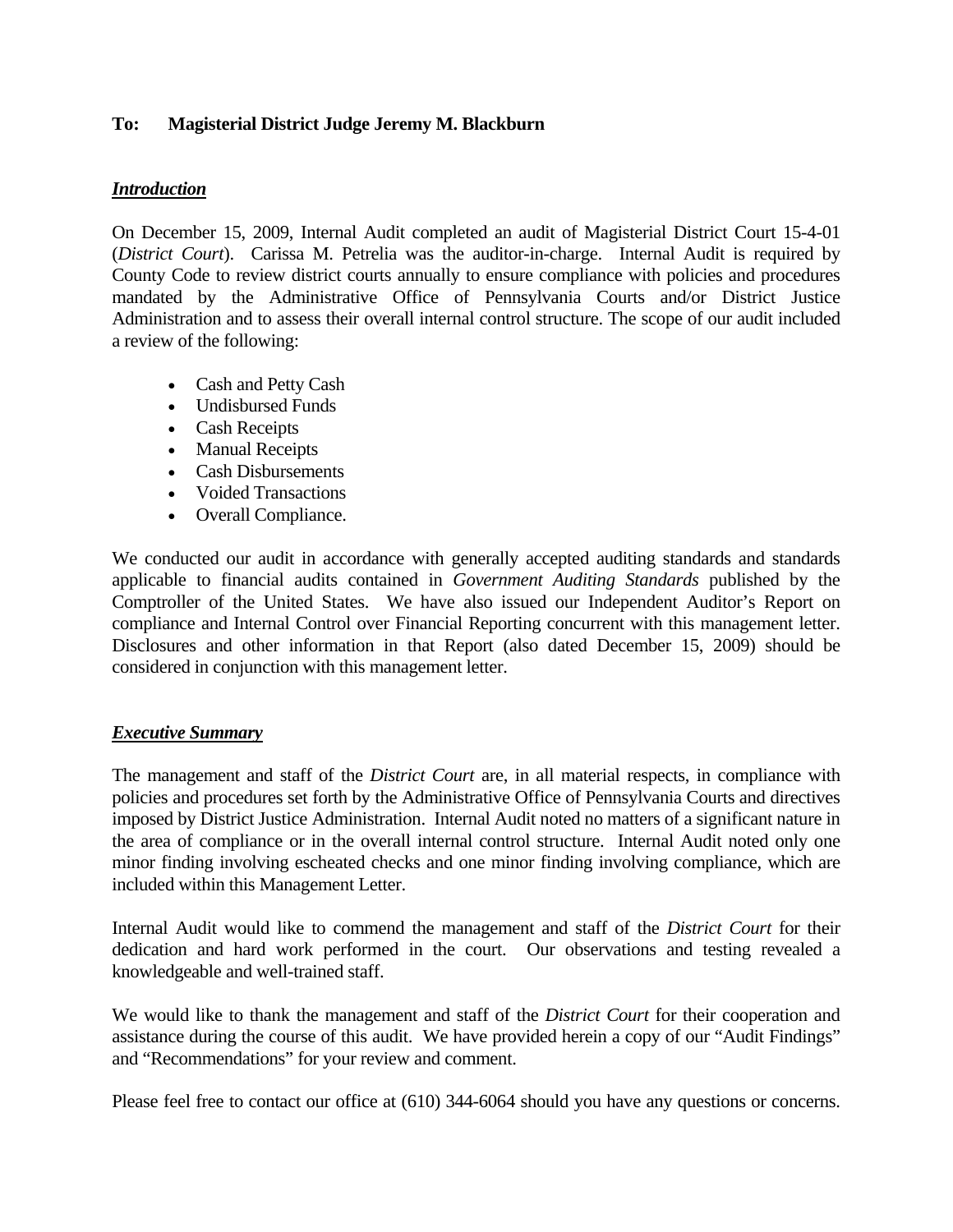## **COUNTY OF CHESTER**

# **MAGISTERIAL DISTRICT COURT 15-4-01**

# **FINDINGS AND RECOMMENDATIONS**

# **FOR THE YEAR ENDED DECEMBER 31, 2008**

# **I. INTERNAL CONTROL FINDINGS AND RECOMMENDATIONS**

## RECONCILIATION

Finding 1: Escheated Checks

Internal Audit noted that in one instance a stale dated check was not voided and escheated in a timely manner.

Recommendation

Internal Audit recommends that the District Court exercise greater care when escheating checks.

*Auditee Response* 

*Procedure was done, but 15 days late due to human error.* 

## **II. COMPLIANCE WITH POLICIES AND PROCEDURES**

In order to test compliance with all applicable policies, procedures, and regulations, Internal Audit selected a statistical sample of 20 case files out of a total population of 4,885 case files created in 2008. In addition, we performed other related tests of cash receipts, cash disbursements, manual receipts, undisbursed funds, and voided transactions. Sample sizes for each of the tested areas are determined through a risk assessment analysis based on the results of the *District Court's* prior year audit and current year case load. We believe the results of our tests are representative of the entire population on the basis of accepted audit sampling principles.

Finding 1: Undisbursed Funds

The checking account balance and the undisbursed funds balance at year-end are not in agreement. The Office Manager contacted the Help Desk but the matter had not been resolved as of yet.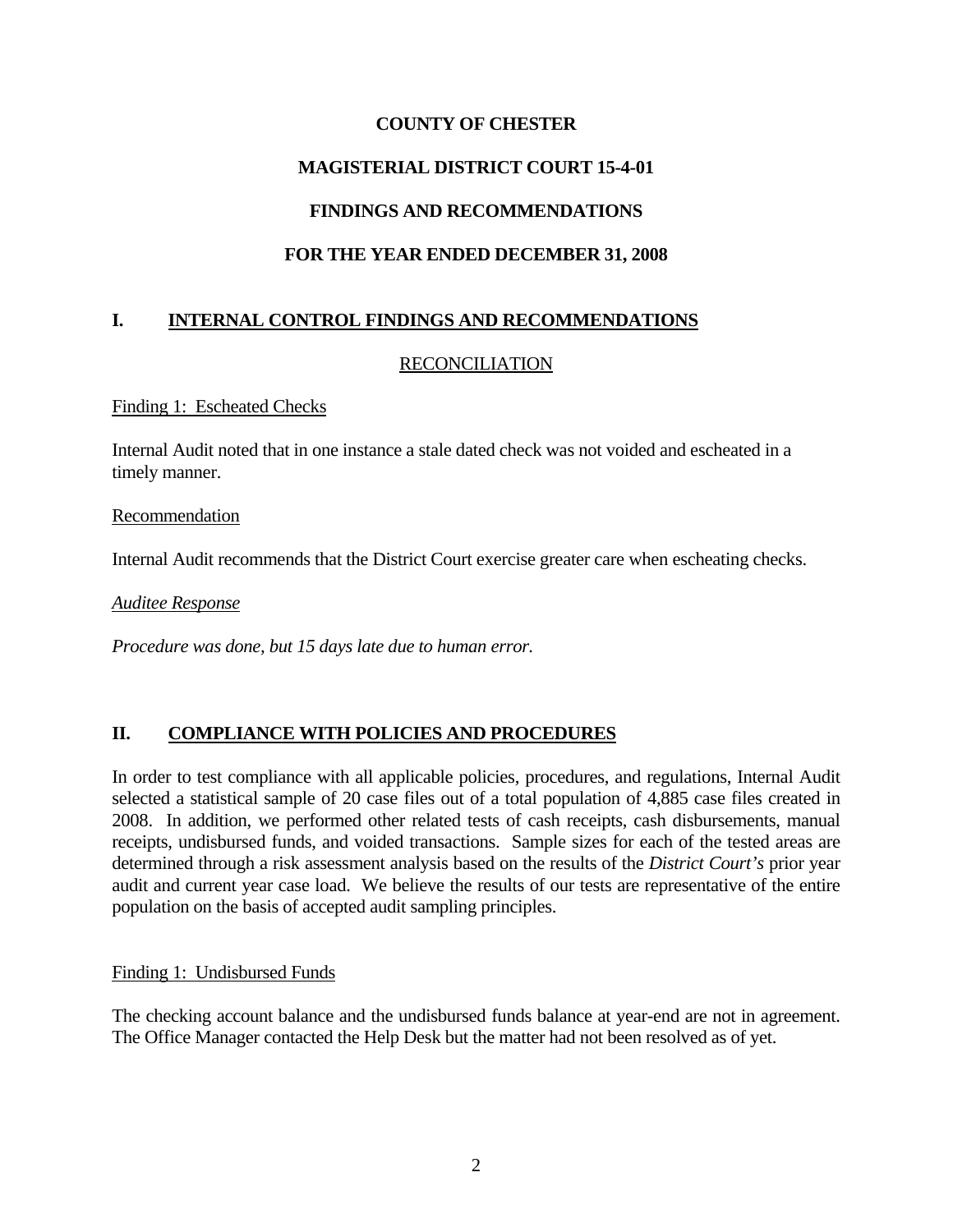## **COUNTY OF CHESTER**

# **MAGISTERIAL DISTRICT COURT 15-4-01**

## **FINDINGS AND RECOMMENDATIONS**

# **FOR THE YEAR ENDED DECEMBER 31, 2008**

# **II. COMPLIANCE WITH POLICIES AND PROCEDURES**

Finding 1: Undisbursed Funds *(continued)*:

#### **Recommendation**

Internal Audit recommends that the *District Court* again gets in touch with the Help Desk and explain that the checking account balance and the Undisbursed Funds balance are to be agreement at every month end.

#### *Auditee Response*

*Presently we do not have any responses from the AOPC.*